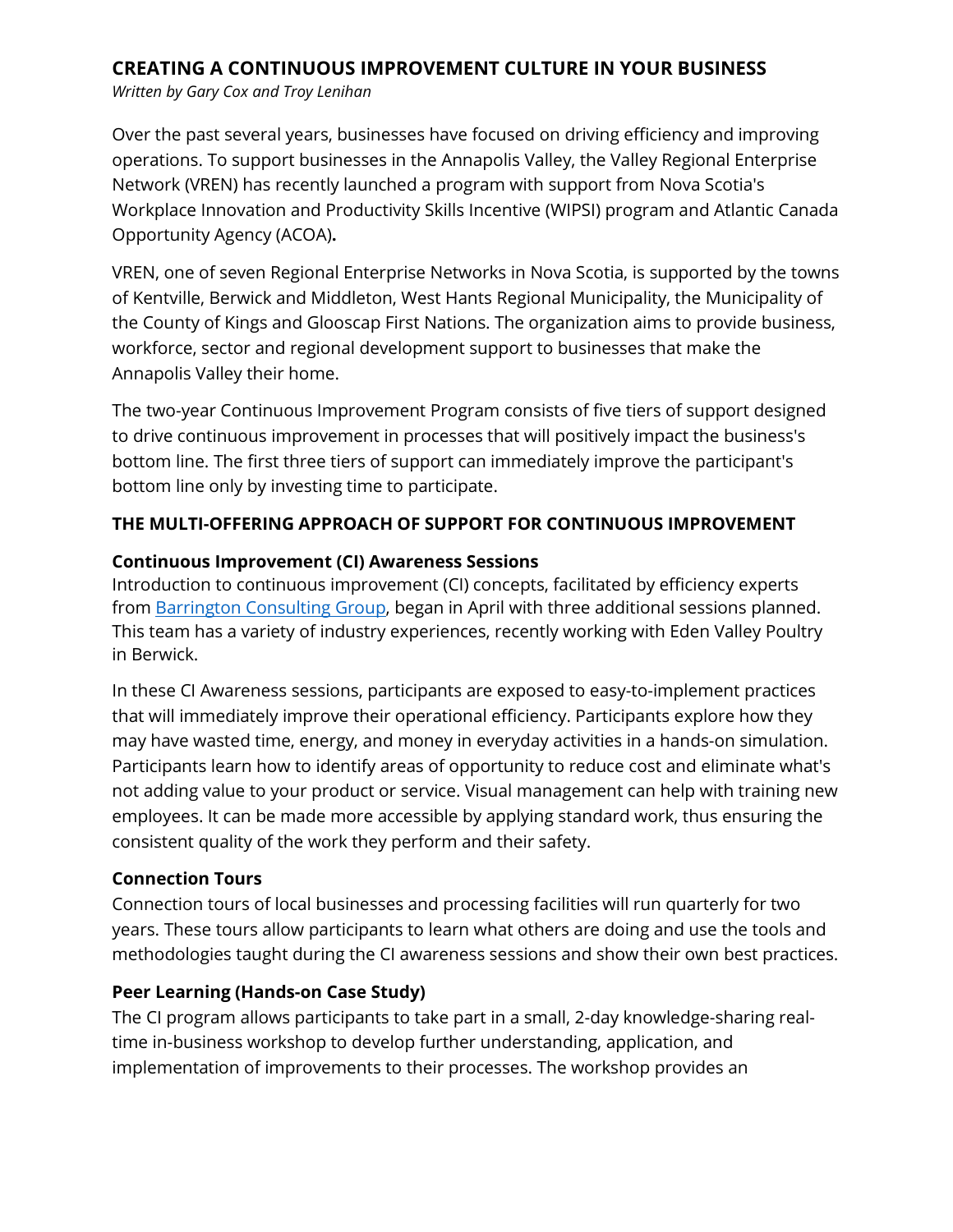opportunity to learn, contribute and take away ideas on making your operations more efficient.

### **WHAT TO EXPECT IN A PEER-LEARNING EVENT**

Eden Valley Poultry Director of Operations and Continuous Improvement participated in a previous peer-learning event. He joined a team of experts and business leaders at the Michelin location in Waterville. The goal was to support another local company, Just Us Coffee Roasters Co-op, to address and solve a business problem.

Attendees broke into small groups to look at the mapped-out processes to determine opportunities to improve the cycle-time and accuracy associated with the tasks and their objectives. The solutions were then put forward to the Just Us management team for implementation.

*"It was very exciting to collaborate with other manufacturers from our Valley community. The level of engagement from all the participants was outstanding. I foresee positive results coming from this workshop."*

*-* Charles Travis, Production Supervisor, Just Us Coffee Roasters Co-op

# **In-Depth Coaching and Site Specific Learning**

VREN will look for continuous improvement projects in various industries to ensure shared best practice learning that will benefit a broad range of products and services.

The VREN will select five Annapolis Valley companies to receive in-depth, intensive support through training, capacity building and mentoring from an experienced continuous improvement expert.

The cost of this improvement project will be co-shared between VREN and the receiver of the support, thanks to ACOA funding. Businesses will be providing the smaller portion of the cost-sharing. Applications to receive this support will be accepted starting July 1st, and supported CI projects can run through to January 2023.

# **Implementation Coaching – Project Specific Learning**

The other level of support will come as a combination of on and off-site coaching for six companies. The specific support will depend on the organization's needs needing continuous improvement support.

To find out more about the CI Programs, application process, and support available to you, contact Richelle Brown Redden at [rbrownredden@valleyren.ca.](mailto:rbrownredden@valleyren.ca)